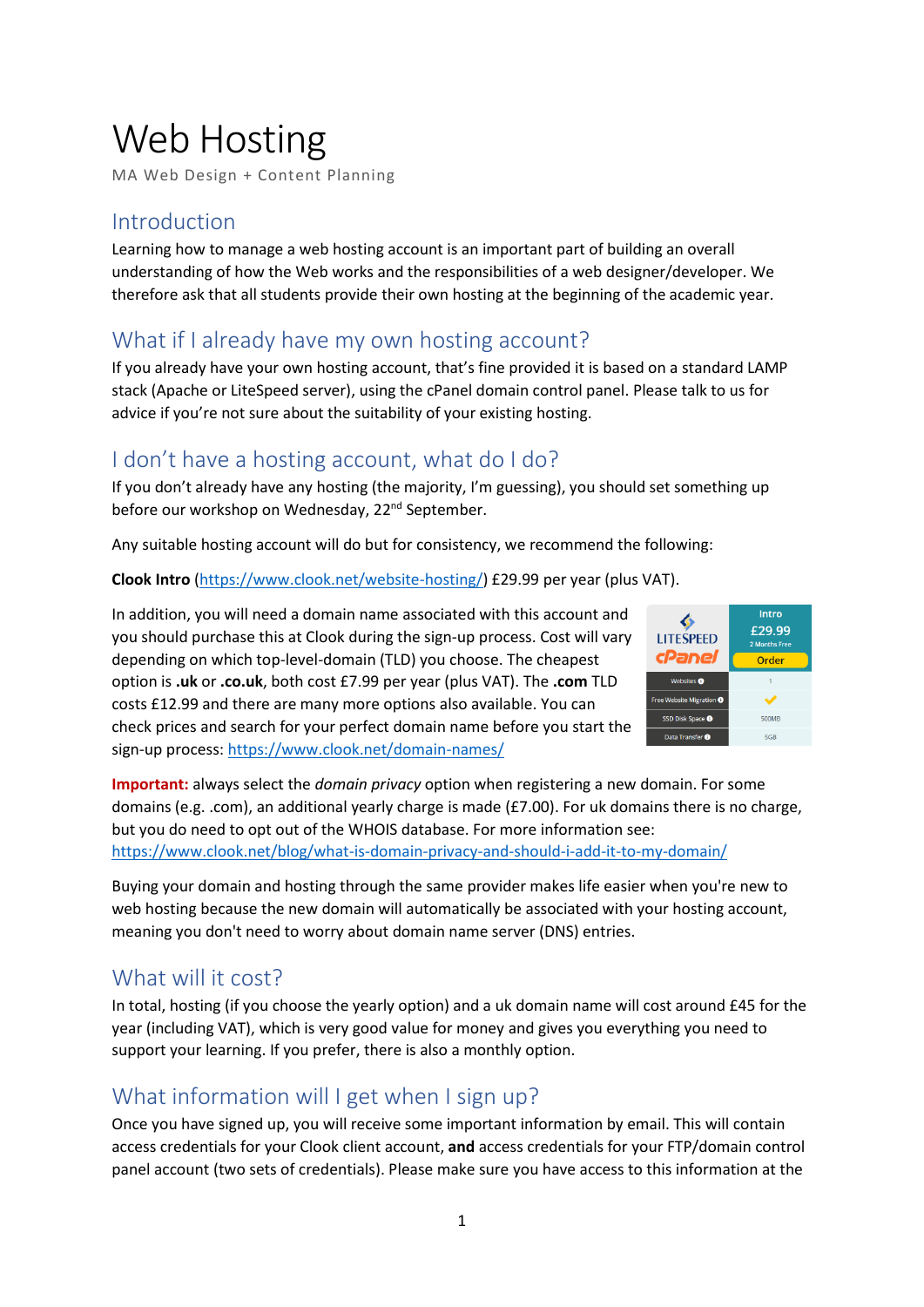Wednesday workshop, and know which is which. We know this is a little confusing at first, so we've given more details below about these two accounts and how to access them.

## Will I need an SSL certificate for my new domain?

When your hosting account set up, Clook will automatically apply a "Let's Encrypt SSL certificate" to the domain you registered. This means you can use the *https* protocol (secure, encrypted) to access your website without the need for an additional SSL certificate.

# Anything else?

Once you've done all that, you're good to go!

Of course, you're free to host with any other hosting provider, but we've found that Clook are a reliable host with good support, and this option provides everything you need at a reasonable cost.

#### Web hosting account explainer

If this is your first time signing up with a web hosting provider, it can be a little confusing because you get two accounts. One is your client account with the web hosting company, and the other is the domain account. The reason for this is that you may, in future, have several domains, and each domain will have its own account with separate credentials so that it can be dealt with independently of the others.

#### The client account

The client account details are the first set of credentials you will get when you sign up with a web hosting provider. This is usually your email address, and your choice of password. Make sure you write these down and keep them safe. The credentials will allow you to login to the client area, where you can see the services you have paid for. You can control payment details, your contact details, and you can access the Helpdesk. This is what the client area looks like:

|                                                                              | We're available 24/7 203300 885 250 29 Support & Client Profile           |                                                                                                                 |                                                                             |                           |
|------------------------------------------------------------------------------|---------------------------------------------------------------------------|-----------------------------------------------------------------------------------------------------------------|-----------------------------------------------------------------------------|---------------------------|
| <b>CLOOK</b>                                                                 | <b>Hosting</b><br><b>Packages</b>                                         | Email<br><b>Managed</b><br><b>Servers</b><br><b>Packages</b>                                                    | SSL<br><b>Domain</b><br><b>Certificates</b><br><b>Names</b>                 | <b>About</b><br>Clook     |
| Billing $\star$<br>Home<br>Services -<br>Domains $\sim$                      | <b>Affiliates</b><br>Support $\sim$                                       | <b>Open Ticket</b>                                                                                              |                                                                             | Hello, David! *           |
|                                                                              |                                                                           |                                                                                                                 |                                                                             | Notifications -<br>Logout |
| Support Pin<br><b>Welcome Back, David</b><br>×.<br>Portal Home / Client Area |                                                                           |                                                                                                                 |                                                                             |                           |
| + Generate New Pin                                                           | <b>SERVICES</b>                                                           | $\mathbb{Z} \mathbb{A}$<br>$\left( \begin{array}{cc} 1 & 1 \end{array} \right)$<br>$\sqrt{2}$<br><b>DOMAINS</b> | O<br><b>TICKETS</b>                                                         | <b>INVOICES</b>           |
| ×<br>X Your Info                                                             |                                                                           |                                                                                                                 |                                                                             |                           |
|                                                                              | Enter a question here to search our knowledgebase for answers<br>$\alpha$ |                                                                                                                 |                                                                             |                           |
|                                                                              | <b>@ Your Active Products/Services</b>                                    | + View All                                                                                                      | Recent Helpdesk Tickets                                                     | + Open New Ticket         |
|                                                                              | Shared Hosting - Shared-Intro<br>springfishblue.uk                        | Active                                                                                                          | #579285 - Unable to access domains Cosed<br>Last Updated: 19 May 2021 11:02 |                           |
| Update                                                                       |                                                                           |                                                                                                                 |                                                                             |                           |
| $\curvearrowright$<br>$\Box$ Contacts                                        | Register a New Domain                                                     |                                                                                                                 | ♦ Recent Announcements                                                      | $\rightarrow$ View All    |
| David Watson                                                                 |                                                                           | Register<br>Transfer                                                                                            | No Recent Announcements                                                     |                           |